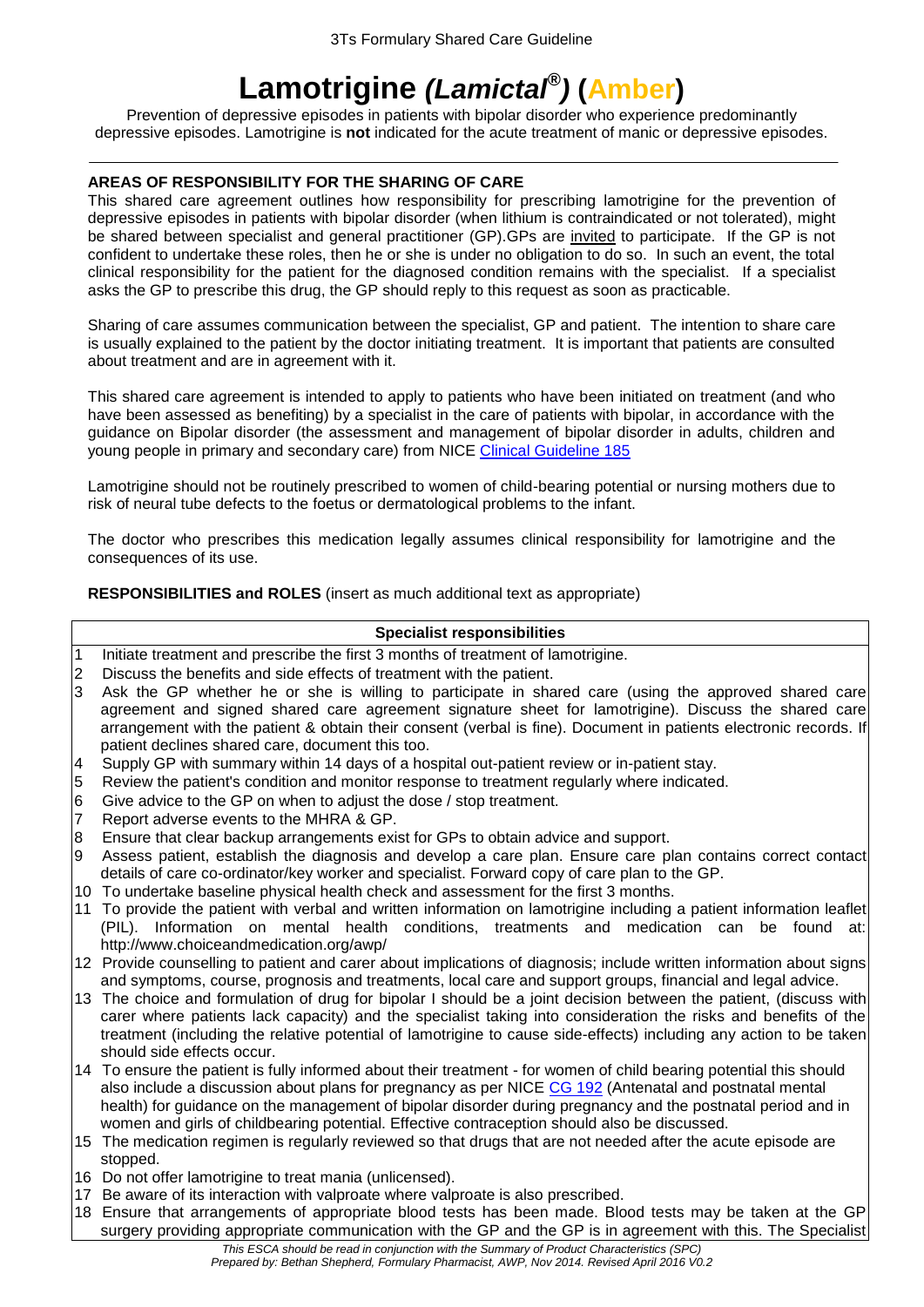- is responsible for the interpretation and monitoring of these blood test results for the first 3 months of treatment.
- 19 Review results of any baseline tests and relay any abnormal findings to the GP with appropriate advice.
- 20 Review concurrent medication for potential interaction prior to initiation of lamotrigine, including medication patient receives from the GP and purchases OTC or on-line.
- 21 To review the patient and treatment at least once a year until the patient is discharged from the mental health service where this is possible.
- 22 To review patient / provide advice as requested via the GP or Primary Care Liaison Service as necessary
- 23 Discuss appropriate lifestyle issues e.g. healthy eating, with the patient.
- 24 Communicate promptly with the GP when treatment is changed.
- 25 Inform GP if any appointments are not attended.
- 26 Any verbal communication between primary care and the specialist team should be confirmed in writing

# **General Practitioner responsibilities**

- 1 Reply to the request for shared care as soon as practicable (preferably within 3 weeks of receipt of request) using the shared care agreement signature sheet for lamotrigine.
- 2 Prescribe medicine at the dose recommended after the first 3 months.
- 3 Ensure compatibility with other concomitant medication.
- 4 Refer promptly to specialist when any loss of clinical efficacy is suspected (e.g. worsening of disease-related symptoms, new symptoms suggestive of disease recurrence or progression) or intolerance to therapy occurs.
- 5 Report to and seek advice from the specialist on any aspect of patient care that is of concern to the GP and may affect treatment.
- 6 Adjust dose / stop drug on the advice of the specialist.
- 7 Report adverse events to the specialist and MHRA.<br>8 If the GP decides not to prescribe lamotrigine, it s
- If the GP decides not to prescribe lamotrigine, it should still be added to the patients repeat medication as a "non issued' item for information and safety purposes. The quantity should be set to \*0 or 1. On the dose line it should read: 'Hospital prescribing only. Do not prescribe'. This should also be done during the stabilisation period before GP takes over the prescribing.
- 9 Monitor response to treatment including changes in symptoms and behaviour.
- 10 Monitor patient's physical health through annual physical health check (under monitoring). A copy of the results should be sent to the care coordinator and psychiatrist (to file in the secondary care records).
- 11 Once the patient has been discharged, advice may be sought from the Patient Care Liaison Service on any aspect of patient's mental health that is of concern to the GP.
- 12 Monitor patient's overall health and compliance with medication.
- 13 Continue monitoring symptoms, mood and mental state for 2 years after medication has stopped entirely.
- 14 Ask patient / carer about particular problems e.g. side effects, concerns about treatment.
- 15 To notify specialist of any relevant changes in other medications or clinical status.

# **Primary Care Liaison Service (PCLS) responsibilities**

- 1. Accept referrals by registered GPs in line with DoH guidance.
- 2. To advise the GP on appropriate action regarding any issues they may have on patients management regarding shared care.
- 3. To try and resolve the issue(s) raised by the GP or to refer to the specialist team as appropriate.
- 4. Rapid & prioritised specialist mental health assessment with recommendation/s for care & treatment within multiple care pathways.
- 5. Determination of the nature & severity of mental health needs with consequent sign posting and pathway facilitation
- 6. Provide rapid and accessible ongoing support & advice to the non-specialist workforce

# **Patient's role**

- 1 Attend all appointments with GP and specialist.
- 2 Report to the specialist or GP if he or she does not have a clear understanding of the treatment.
- 3 Share any concerns in relation to treatment with medicine.
- 4 Inform specialist or GP of any other medication being taken, including over-the-counter or those purchased on-line.
- 5 Report any adverse effects to the specialist or GP whilst taking the medicine.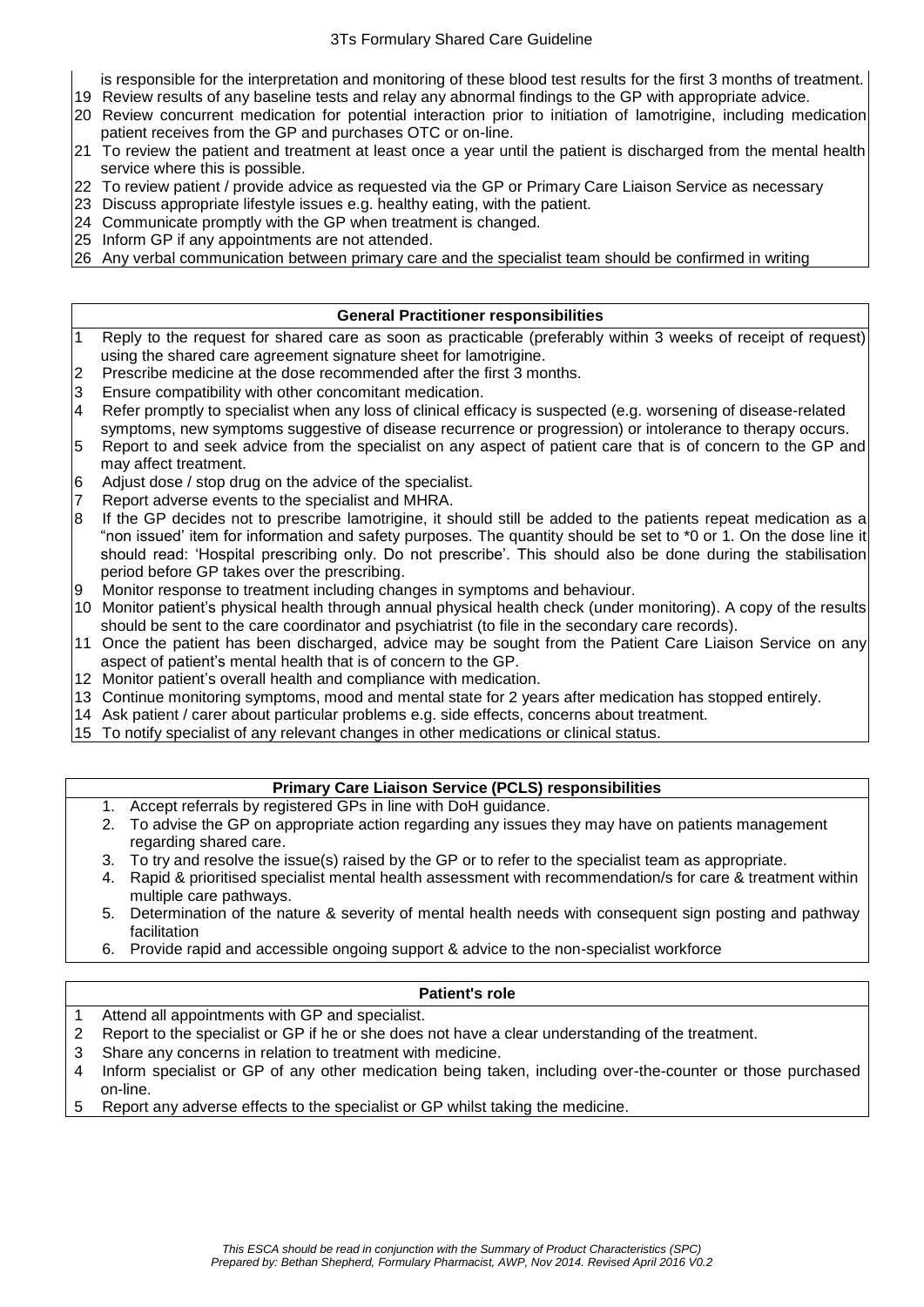#### **BACK-UP ADVICE AND SUPPORT**

| Contact details                     | Telephone No. | Bleep: | Fax:        | Email address: |
|-------------------------------------|---------------|--------|-------------|----------------|
| Specialist:                         |               |        |             |                |
| Care co-ordinator                   |               |        |             |                |
| <b>Primary Care Liaison Service</b> |               |        |             |                |
| Sandalwood Court, Swindon           | 01793835787   |        | 01793836817 |                |
| 8am - 8pm then Intensive service    |               |        |             |                |

## **SUPPORTING INFORMATION**

#### **Summary of condition (NICE [CG 185\)](https://www.nice.org.uk/guidance/cg185)**

Bipolar disorder is a potentially lifelong and disabling condition characterised by episodes of mania (abnormally elevated mood or irritability and related symptoms with severe functional impairment or psychotic symptoms for 7 days or more) or hypomania (abnormally elevated mood or irritability and related symptoms with decreased or increased function for 4 days or more) and episodes of depressed mood. It is often comorbid with other disorders such as anxiety disorders, substance misuse, personality disorders and attention deficit hyperactivity disorder (ADHD). The peak age of onset is 15–19 years, and there is often a substantial delay between onset and first contact with mental health services. The lifetime prevalence of bipolar I disorder (mania and depression) is estimated at 1% of the adult population, and bipolar II disorder (hypomania and depression) affects approximately 0.4% of adults.

#### **Licensed indications [\(SPC\)](http://www.medicines.org.uk/emc/medicine/4228)**

# **Bipolar disorder**: Adults aged 18 years and above

Prevention of depressive episodes in patients with bipolar I disorder who experience predominantly depressive episodes. Lamotrigine is **not** indicated for the acute treatment of manic or depressive episodes.

#### **Expected / established place in local treatment pathway**

Lamotrigine is licensed for the prevention of depressive episodes in patients with bipolar I who experience predominantly depressive episodes. Continuation of treatment should be adapted individually using the lowest effective dose which produces the desired clinical effect. If stopping lamotrigine, the dose should be reduced gradually over at least 4 weeks to minimise the risk of relapse.

#### **Dosage and administration**

The starting dose and dose titration as outlined in the SPC and BNF should be followed, taking into account the need for slow titration in people who have not taken lamotrigine before.

#### **Contra-indications and precautions for use**

Hypersensitivity to the active substance or to any of the excipients.

#### **Skin rash**

Reports of adverse skin reactions generally occur within the first eight weeks after initiation of lamotrigine treatment. The majority of rashes are mild and self-limiting, however serious rashes requiring hospitalisation and discontinuation of lamotrigine have also been reported e.g. potentially life-threatening rashes such as Stevens–Johnson syndrome (SJS), toxic epidermal necrolysis (TEN) and Drug Reaction with Eosinophilia and Systemic Symptoms (DRESS); also known as hypersensitivity syndrome (HSS).

#### **Clinical worsening and suicide risk**

In patients with bipolar disorder, worsening of depressive symptoms and/or the emergence of suicidality may occur whether or not they are taking medications for bipolar disorder, including lamotrigine. Therefore patients receiving lamotrigine for bipolar disorder should be closely monitored for clinical worsening (including development of new symptoms) and suicidality, especially at the beginning of a course of treatment, or at the time of dose changes. Certain patients, such as those with a history of suicidal behaviour or thoughts, young adults, and those patients exhibiting a significant degree of suicidal ideation prior to commencement of treatment, may be at a greater risk of suicidal thoughts or suicide attempts, and should receive careful monitoring during treatment.

#### **Hormonal contraceptives**

The use of an ethinyloestradiol/levonorgestrel (30 μg/150 μg) combination increases the clearance of lamotrigine by approximately two-fold resulting in decreased lamotrigine levels (and risk of seizure). Following titration, higher maintenance doses of lamotrigine (by as much as two-fold) will be needed in most cases to attain a maximal therapeutic response. When stopping hormonal contraceptives, the clearance of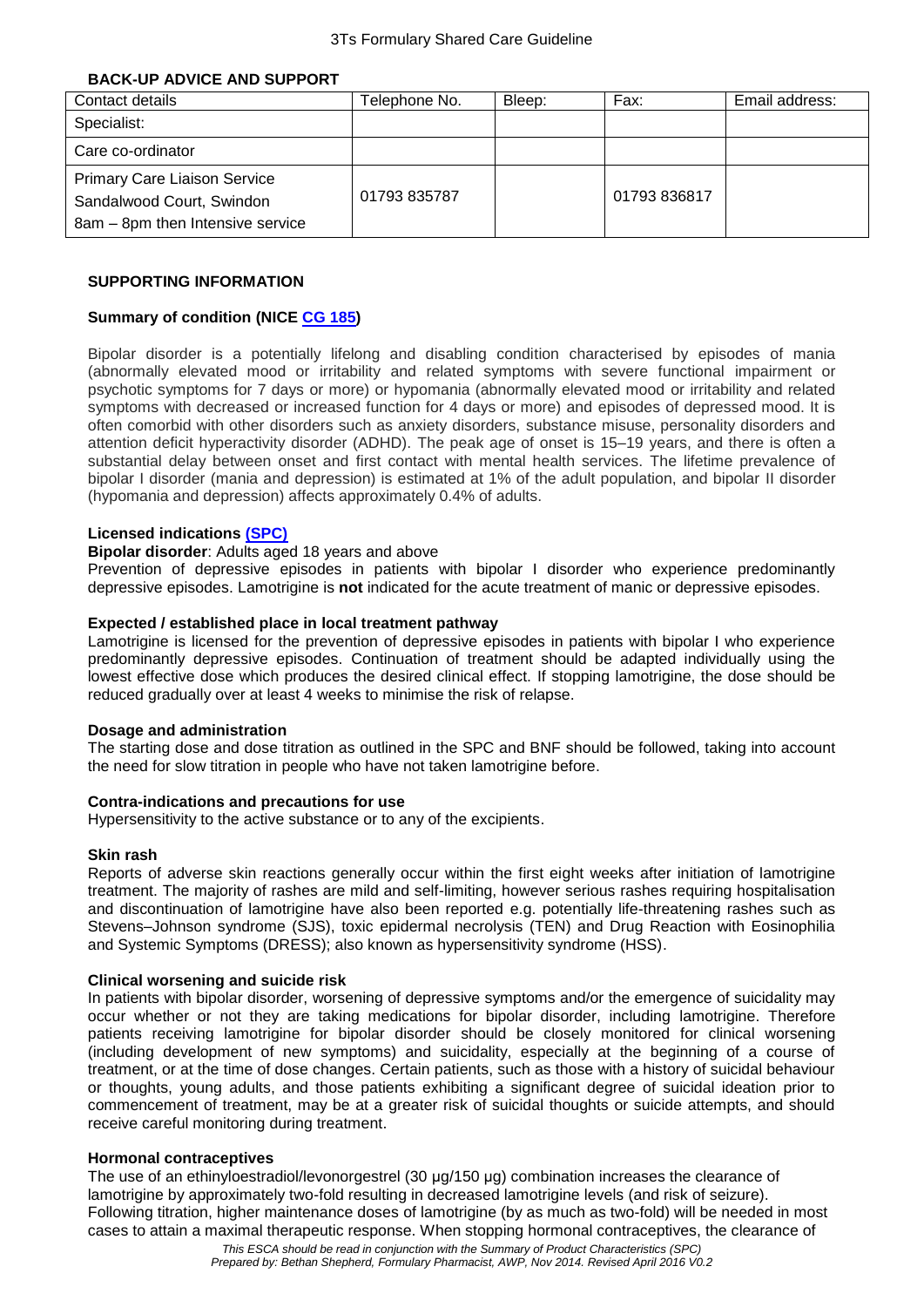lamotrigine may be halved. Increases in lamotrigine concentrations may be associated with dose-related adverse events. Patients should be monitored with respect to this.

## **Renal failure**

Plasma concentrations of lamotrigine were not significantly altered in those with end stage renal failure. However, accumulation of the glucuronide metabolite is to be expected; caution should therefore be exercised in treating patients with renal failure.

## **Patients taking other preparations containing lamotrigine**

Lamictal should not be administered to patients currently being treated with any other preparation containing lamotrigine without consulting a doctor.

## **Use of lamotrigine in pregnancy & breastfeeding.**

- 1. Lamotrigine carries the risk of oral cleft (estimated at nearly 9 in 1000 exposed fetuses).
- 2. If a woman who is taking lamotrigine is planning a pregnancy or has an unplanned pregnancy, healthcare professionals should advise her to stop taking these drugs because of the risk of neural tube defects and other malformations in the fetus. If appropriate an alternative drug (such as an antipsychotic) should be considered.
- 3. Lamotrigine should not be routinely prescribed for women who are pregnant because of the lack of evidence of efficacy and the risk of neural tube defects in the fetus.
- 4. Lamotrigine should not be routinely prescribed for women who are breastfeeding because of the risk of dermatological problems in the infant, such as Stevens–Johnson syndrome.

## **Side-effects**

*Please note that the following convention has been used for the classification of side-effects: very common ( 1/10), common (≥ 1/100 to <1/10), uncommon (≥ 1/1,000 to <1/100), rare (≥ 1/10,000 to <1/1000) and very rare (<1/10,000).*

Refer to the SPC for a full list of adverse effects & further information [http://www.medicines.org.uk](http://www.medicines.org.uk/) and the current BNF.

This medicine does not have black triangle (▼) status. Serious suspected reactions (even if well recognised or causal link uncertain) should be reported to the MHRA.

Refer patient back to the specialist if any of these side-effects cause concern.

**Very Common** (> 1%) Headache, skin rash,

#### **Common** (>1 % and <10%)

Aggression, irritability, Somnolence, dizziness, tremor insomnia, agitation, Nausea, vomiting, diarrhoea, dry mouth, Arthralgia, Tiredness, pain, back pain

# **Stopping lamotrigine**

If stopping lamotrigine, reduce the dose gradually over at least 4 weeks to minimise the risk of relapse.

# **Referral back to specialist (NICE).**

- there is a poor or partial response to treatment
- the person's functioning declines significantly
- treatment adherence is poor
- the person develops intolerable or medically important side effects from medication
- comorbid alcohol or drug misuse is suspected
- the person is considering stopping any medication after a period of relatively stable mood
- a woman with bipolar disorder is pregnant or planning a pregnancy.
- breast feeding refer back for specialist advice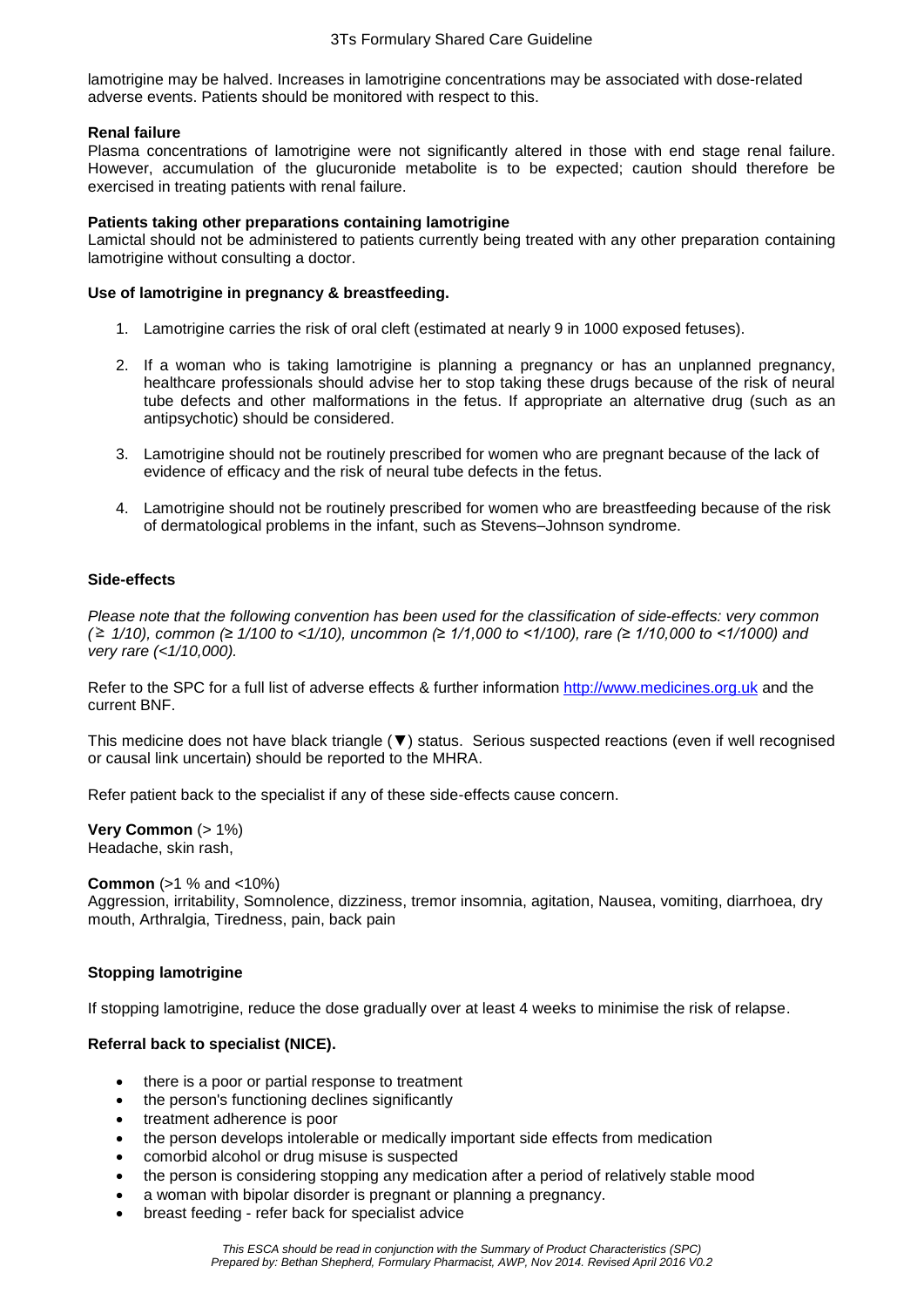- any change in mood or development of suicidal thoughts likely to indicate a significant deterioration in the patient's condition.
- development of spontaneous bruising or bleeding.
- renal and hepatic impairment refer back for specialist advice dosage adjustment maybe necessary.

# **Advice to patient**

- To contact their doctor immediately if they develop a rash while the dose of lamotrigine is being increased.
- To tell GP/Specialist/ care co-ordinator/ Allied Health Professional if they are pregnant or planning a pregnancy. See under 'Pregnancy and breastfeeding' above.

## **Monitoring**

| <b>Parameter</b>                                | <b>Frequency of monitoring &amp; responsibility</b> |                        |  |  |
|-------------------------------------------------|-----------------------------------------------------|------------------------|--|--|
|                                                 | <b>Specialist</b>                                   | <b>Primary care</b>    |  |  |
|                                                 | <b>Baseline physical health</b>                     | Annual physical health |  |  |
|                                                 | check                                               | check                  |  |  |
| <b>Blood pressure</b>                           |                                                     |                        |  |  |
| Pulse                                           |                                                     |                        |  |  |
| <b>ECG</b>                                      | If indicated by history or                          |                        |  |  |
|                                                 | clinical picture.                                   |                        |  |  |
| Full blood count                                |                                                     |                        |  |  |
| Fasting blood glucose                           |                                                     |                        |  |  |
| Glycosylated haemoglobin                        |                                                     |                        |  |  |
| Lipid Profile                                   |                                                     |                        |  |  |
| Liver function                                  |                                                     |                        |  |  |
| Renal function (U&Es)                           |                                                     |                        |  |  |
| Thyroid function                                |                                                     |                        |  |  |
| Weight or BMI                                   |                                                     |                        |  |  |
| Smoking status and alcohol use                  |                                                     |                        |  |  |
| Advice on diet, nutritional status and level of |                                                     |                        |  |  |
| physical activity                               |                                                     |                        |  |  |

- Secondary care/Specialist to do baseline physical health check.
- Primary care to do physical health monitoring at least annually (NICE).
- **Primary care to seek specialist advice from secondary care if results are abnormal**.
- People with bipolar have higher levels of physical morbidity and mortality than the general population 3
- . Do not routinely measure plasma lamotrigine levels unless there is evidence of ineffectiveness, poor adherence or toxicity.

# **Drug Interactions**

- Weight gain can be exacerbated by other drugs that have this effect (e.g. antipsychotics, particularly clozapine and olanzapine).
- **Valproate** Metabolism of lamotrigine reduced by valproate.
- **Phenytoin, carbamazepine, phenobarbitone and primidone** Metabolism of lamotrigine increased by phenytoin, carbamazepine, phenobarbitone and primidone
- **Carbamazepine –** Reports of central nervous system events including dizziness, ataxia, diplopia, blurred vision and nausea in patients taking carbamazepine following the introduction of lamotrigine. These events usually resolve when the dose of carbamazepine is reduced.
- **Hormonal contraceptives** *Effect of hormonal contraceptives on lamotrigine pharmacokinetics*

No adjustments to the recommended dose escalation guidelines for lamotrigine should be necessary solely based on the use of hormonal contraceptives, but the maintenance dose of lamotrigine will need to be increased or decreased in most cases when starting or stopping hormonal contraceptives

 **Hormonal contraceptives -** *Effect of lamotrigine on hormonal contraceptive pharmacokinetics* A steady state dose of 300 mg lamotrigine had no effect on the pharmacokinetics of the ethinyloestradiol component of a combined oral contraceptive pill. The effects of doses of lamotrigine